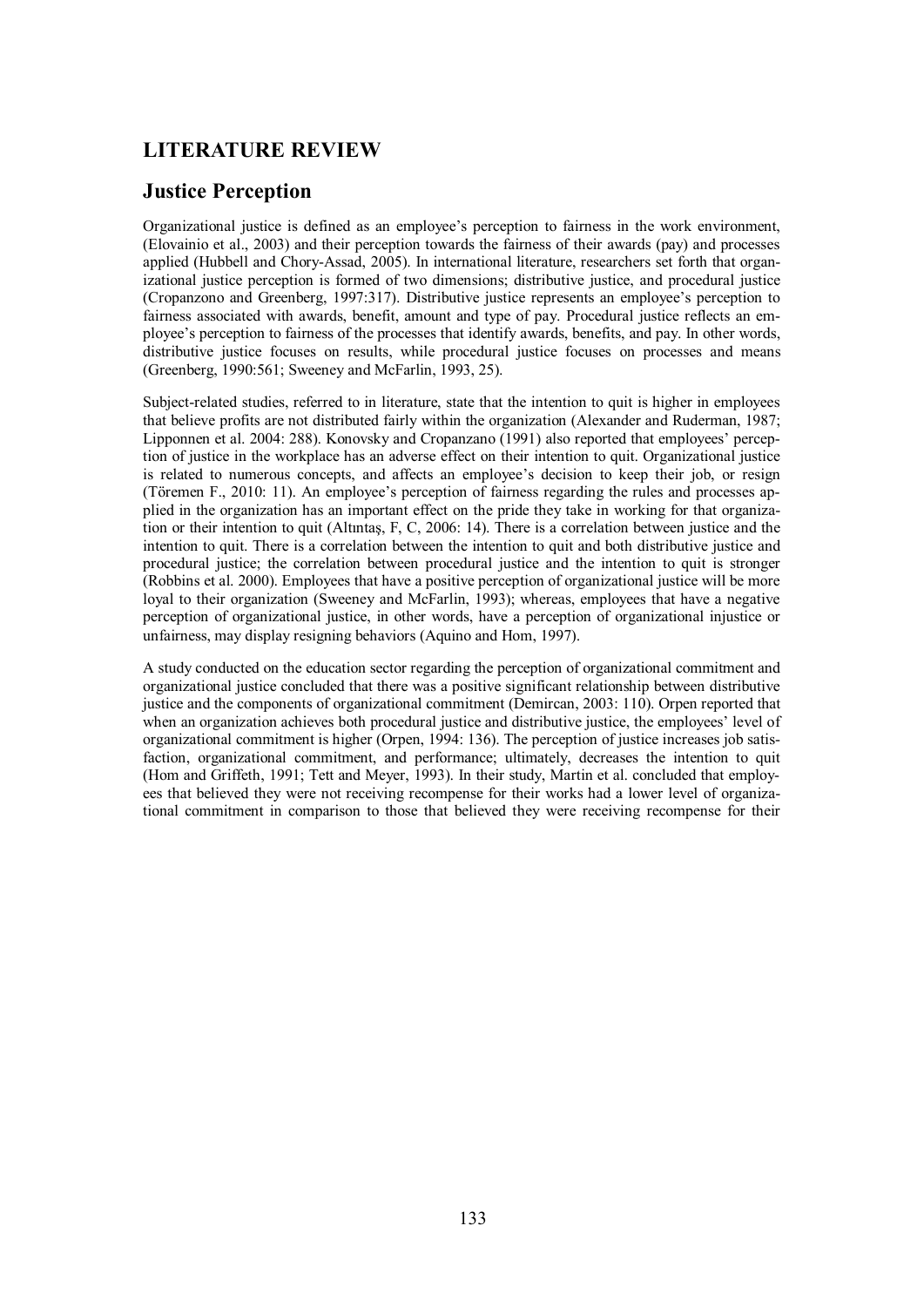# **Perception of Organizational Support**

Eisenberger et al. (1986) define that organizational support as the degree of recognition of organization of its employee's efforts, and the level of attention of its employees' happiness, which have employees form general beliefs towards their organizations. Additionally, the perceived organizational support is defined as employees' perception towards the level of attention paid by their organizations on the importance of employee participation and an employee's well-being, as well as the perceptions that whether an organization provides employees with facilities benefiting them voluntarily. In theory, employees with a high perception level of organizational support have a tendency to display behaviors that benefit the organizations. Shaffer et al. (2001) define organizational support as trust that makes employees to stay in their current position, and remain committed to their organization, in addition to the financial benefits employees receive from their organizations. The Perceived Organizational Support (POS) theory uses the social change perspective to explain employee-organization relations (Loi et al., 2006). According to the social change theory, there is a strong relationship between organizational support and affective commitment (Shore and Tetrick, 1991).

Empirical studies on the subject conclude that high organizational commitment, job satisfaction, job performance and organizational citizenship behavior, and a low intention to quit are among the positive results of high level of perceived organizational support (Eisenberger et al., 1990; Moorman et al.,1998; Rhoades and Eisenberger, 2002; Settoon et al., 1996). One of the most important result of perceived organizational support is stronger organizational commitment (Christopher, 1994). Perceived Organizational Support is the degree to which employees feel secure and the organization behind them. Employees that constantly feel the support of their organizations are more devoted to their jobs, and are less likely to quit (Ozdevecioglu, 2003).

Organizations with employees that have a high level of support perception are more attractive, and because employees do not seek alternative employment opportunities, the possibility of leaving is a lot lower (Cropanzona et al. 1997; Allen et all, 2003). Organizational support persuade employees to fulfill the objectives of the organization, which reduce the possibility of resignations (Yıldız, 2008). Grandey (1997) reports that there is a significant and inverse relationship between employees' perceived organizational support and their intention to quit. Randall et al. find that there is a negative relationship between organizational support and the intention to quit (Randall et al., 1999).

We develop a number of hypotheses based on the thoughts and conclusions drawn from the related literature.

*H9: Organizational support perception has a positive effect on affective commitment. H10: Organizational support perception has a positive effect on continuous commitment. H11: Organizational support perception has a positive effect on normative commitment. H12: Organizational support perception has a negative effect on intention to quit.*

# **THE METHODOLOGY OF THE STUDY**

## **Research Model**

Figure 1 shows our theoretical model in which we outline our approach to the relationships among distributive justice, procedural justice, organizational support, organizational commitment and intention to quit.





**Figure 1: Research Model**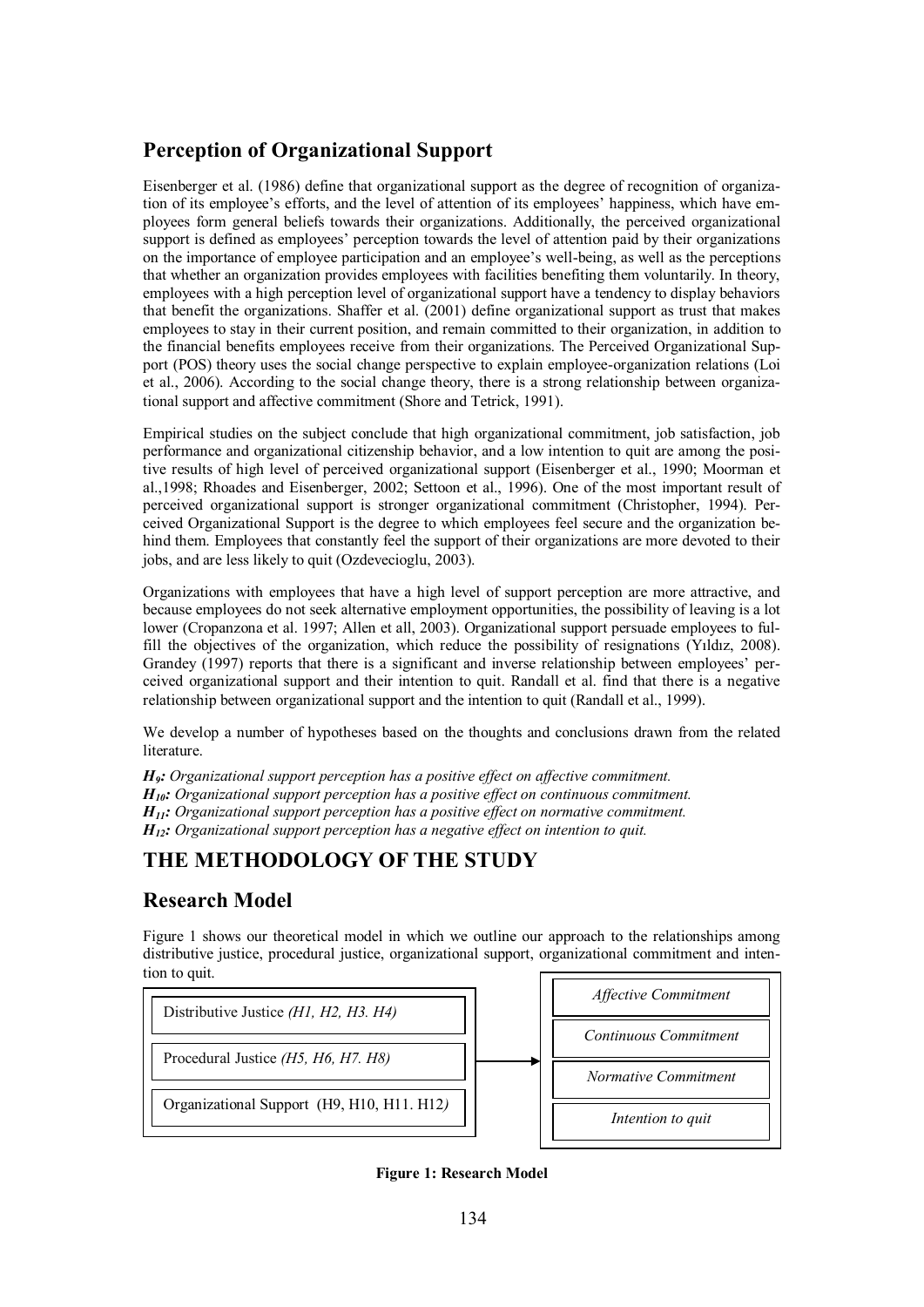## **Data Collection Method and Sample Structure**

All academic personnel (faculty members and research/teaching assistants) at state universities in Turkey are included in this study. The research questionnaire were sent to 6109 e-mail addresses of academic personnel within the sample group who might be willing to participate in the study, selected via a collection process using the worldwide web. 892 of these e-mails sent were returned due to the email addresses being incorrect or unpermitted by their system. The collection process lasted a month; 1043 academic personnel responded to the 5217 e-mails sent. This sampling method is preferred by some researchers in order to achieve homogeneity (see, Calder et al., 1981). Provided that the main population is well-determined, web-based questionnaires have a selection function that brings together those that directly represent the researched subject, or those that are closely related (Corbitt et al., 2003). The turnaround rate is 19.9%, which is sufficient based on questionnaires conducted over the Internet via e-mail (Schonlau et al., 2002). The turnaround rate of web-based questionnaires is relatively lower in comparison to other questionnaire types (Sax, et al., 2003).

The demographic characteristics of our sample for this study are as follows. 1043 academic personnel responded to our survey. 42% of the participated academic personnel are tenure track faculty (full professors, associate professors, assistant professors) and 52% of the responded are non-tenure track faculty, and 6% do not disclose their positions. 62.1% (648 individuals) of participants are male, and 37.9% (395 individuals) are female. 3% (34 individuals) of the 42% faculty members are professors, 7% (78 individuals) are associate professors, and 31% (324 individuals) are assistant professors. Among the non-tenure track faculty, 24% (252 individuals) are research/teaching assistants, 21% (222 individuals) are lecturers, 3% (31 individuals) are prelectors, 4% (41 individuals) are specialists.

### **Scales, Factor Analyses, and the Reliability of Scales**

Scales whose validity and reliability have been tested by different studies on international literature are used in this study. A fifteen-question procedural justice perception scale, and a five-question distributive justice perception scale, developed by Niehoff and Moorman (1993), are used as the justice perception scales. An eight-question scale, developed by Eisenberger et al., (2002), is used as the organizational support perception scale. The organizational commitment scale, developed by Meyer and Allen, (1997), comprises of a seven-question affective commitment, six-question continuous commitment, and seven-question normative commitment. A five-question scale, developed by Cammann and All, (1979), and Bluedorn (1982), is used as the intention to quit scale. All variables comprise of a five -point Likert scale; "1" being "strongly disagree," and "5" being "strongly agree." We employ a SPSS program to identify the factor structure, analyze the relationship between variables, and test the hypotheses.

Justice perception, organizational support perception, and job satisfaction expressions are subjected to individual varimax rotation factor analysis in order to present data in a more significant and simplified form; results obtained are in line with those stated in literature. Our results imply that the two subscales that determine the justice perception of employees (procedural and distributive justice perception) are loaded on two separate factors, and organizational support perception is based on one dimension. Commitment is separated as affective, continuous, and normative commitment. Table 1 illustrates the factor loads of Distributive Justice Perception (DJP), Procedural Justice Perception (PJP), Organizational Support Perception (OSP), Continuous Commitment (CC), Normative Commitment (NORM), Intention to quit (ITQ), and Affective Commitment (EC).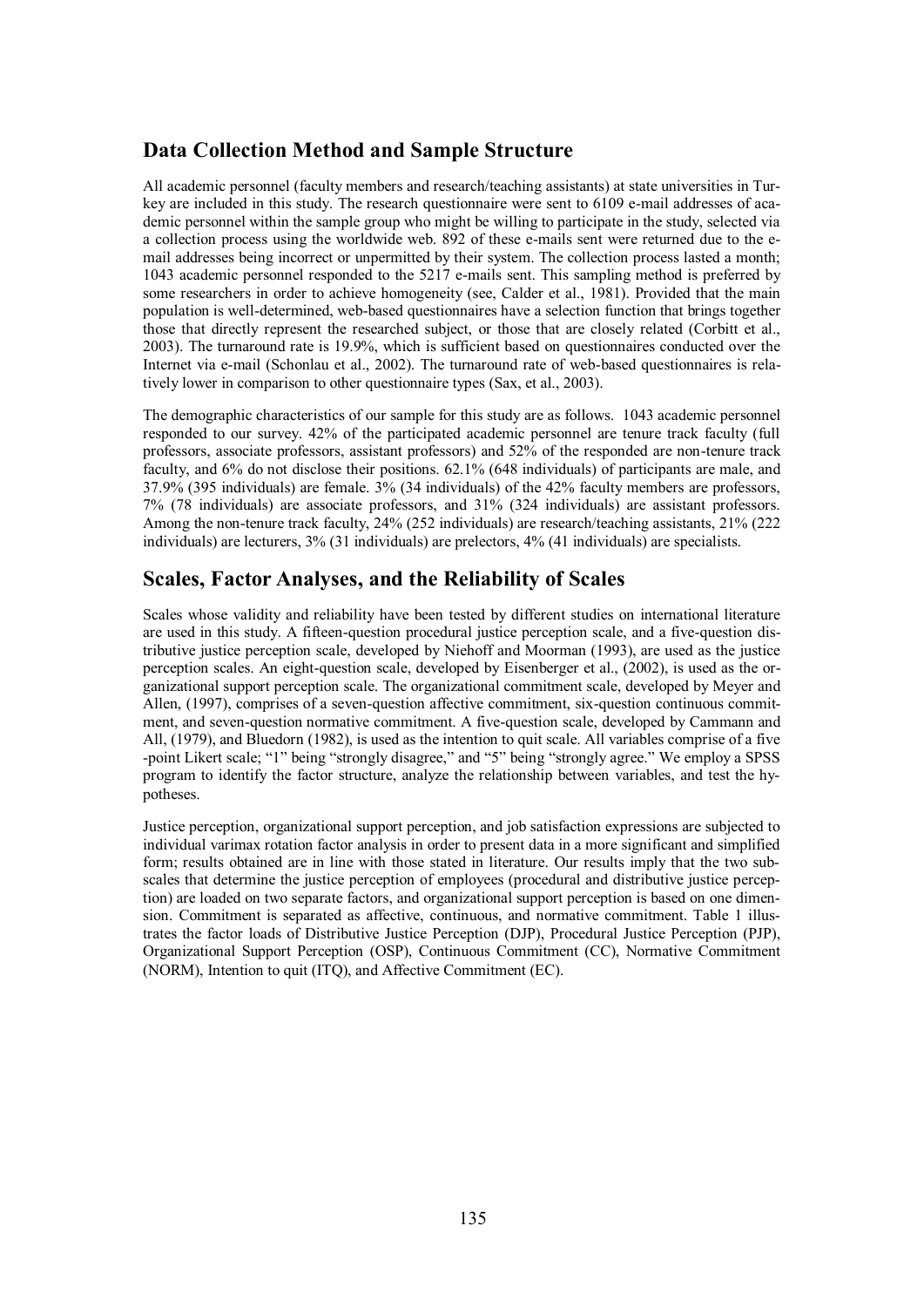|                   | $\rm{DJP}$ | PJP      | OSP  | $\rm CC$ | <b>NORM</b> | $\rm ITQ$ | $\rm EC$ |
|-------------------|------------|----------|------|----------|-------------|-----------|----------|
| DJP1              | .824       |          |      |          |             |           |          |
| DJP <sub>2</sub>  | .889       |          |      |          |             |           |          |
| DJP 3             | .765       |          |      |          |             |           |          |
| PJP <sub>1</sub>  |            | .752     |      |          |             |           |          |
| PJP <sub>2</sub>  |            | .810     |      |          |             |           |          |
| PJP 3             |            | $.808\,$ |      |          |             |           |          |
| PJP 4             |            | .802     |      |          |             |           |          |
| PJP 5             |            | .777     |      |          |             |           |          |
| OSP1              |            |          | .805 |          |             |           |          |
| OSP <sub>2</sub>  |            |          | .831 |          |             |           |          |
| OSP <sub>3</sub>  |            |          | .797 |          |             |           |          |
| OSP <sub>4</sub>  |            |          | .792 |          |             |           |          |
| OSP <sub>5</sub>  |            |          | .793 |          |             |           |          |
| OSP <sub>6</sub>  |            |          | .775 |          |             |           |          |
| CC <sub>1</sub>   |            |          |      | .741     |             |           |          |
| $\rm CC$ $2$      |            |          |      | .814     |             |           |          |
| $CC3$             |            |          |      | .786     |             |           |          |
| $CC\,4$           |            |          |      | .665     |             |           |          |
| $CC\;5$           |            |          |      | .681     |             |           |          |
| NORM 1            |            |          |      |          | .792        |           |          |
| NORM <sub>2</sub> |            |          |      |          | .751        |           |          |
| NORM3             |            |          |      |          | .828        |           |          |
| NORM4             |            |          |      |          | .775        |           |          |
| NORM5             |            |          |      |          | .705        |           |          |
| $\rm ITQ$ $\rm 1$ |            |          |      |          |             | .768      |          |
| ITQ <sub>2</sub>  |            |          |      |          |             | .811      |          |
| $EC1$             |            |          |      |          |             |           | .812     |
| $\rm EC~2$        |            |          |      |          |             |           | .764     |
| EC <sub>3</sub>   |            |          |      |          |             |           | .691     |

**Table 1. The results of exploratory factor analysis with varimax rotation**

Explained total variance: %71

#### **Relational Analysis of Variables and Testing Hypotheses**

Table 2 reports some summary statistics such as mean, standard deviation and Cronbach's alpha values of the variables used in correlation analysis.

| Table 2: The descriptive statistics (mean, standard deviation, and Cronbach Alpha) |  |
|------------------------------------------------------------------------------------|--|
| and correlation analysis results of variable                                       |  |

|                |                             | Mean | Sd   | alfa | -11                      | $\overline{c}$           | 3                        | $\overline{4}$           | 5                        | 6                         |
|----------------|-----------------------------|------|------|------|--------------------------|--------------------------|--------------------------|--------------------------|--------------------------|---------------------------|
| $\mathbf{1}$   | Distributive<br>Justice     | 3.09 | 1.06 | 0.84 |                          |                          |                          |                          |                          |                           |
| $\overline{2}$ | Procedural<br>Justice       | 2.76 | 1.13 | 0.94 | $.418$ <sup>**</sup> )   |                          |                          |                          |                          |                           |
| $\overline{3}$ | Organiza-<br>tional Support | 2.92 | 1.02 | 0.94 | $.422$ (**)              | $.717$ <sup>**</sup> )   |                          |                          |                          |                           |
| $\overline{4}$ | Continuance<br>Commitment   | 3.03 | .89  | 0.79 | $-0.013$                 | $-.010$                  | .006                     |                          |                          |                           |
| 5              | Normative<br>Commitment     | 2.85 | .98  | 0.87 | $.250$ (**)              | $.365$ <sup>(**)</sup> ) | $.408$ <sup>**</sup> )   | $.089$ <sup>(**)</sup> ) |                          |                           |
| -6             | Affective<br>Commitment     | 3.17 | .94  | 0.69 | $.184$ <sup>(**)</sup> ) | $.158$ <sup>**</sup> )   | $.205$ <sup>(**)</sup> ) | $-.059$                  | $.235$ <sup>(**)</sup> ) |                           |
| $\overline{7}$ | Intention to<br>Quit        | 2.83 | 1.11 | 0.76 | $-.265$ <sup>**</sup> )  | $-365$ (**)              | $-406$ <sup>**</sup> )   | $-106$ (**)              | $-451$ (**)              | $-.289$ <sup>(**)</sup> ) |

*\*\*P< 0.01*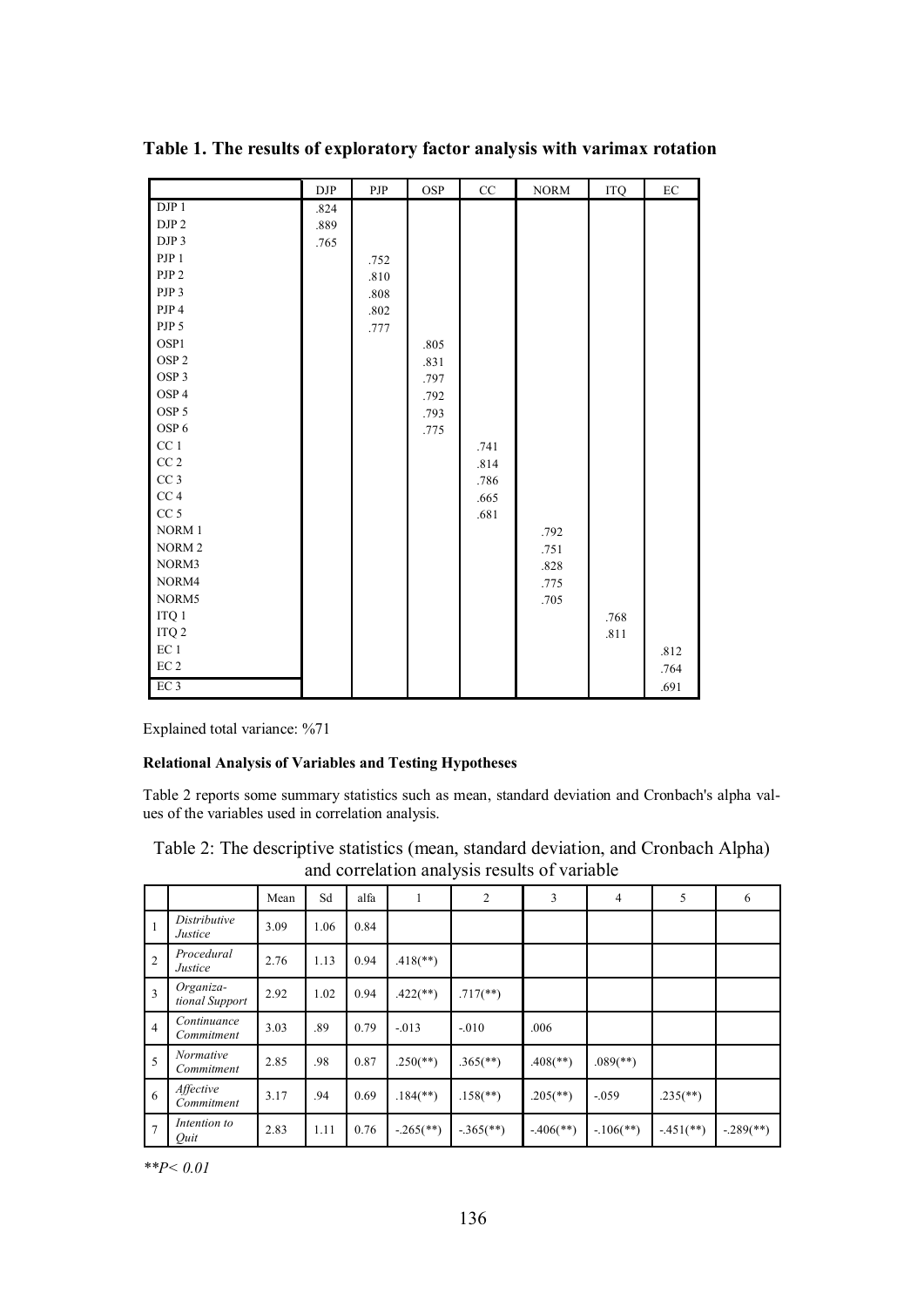Correlation coefficients indicate that there is a positive relationship among organizational support, distributive justice, and procedural justice, normative commitment and affective commitment  $(P<0.01)$ ; there was a negative relationship with the intention to quit  $(P<0.01)$ . The reliability coefficient of variables was 0.84, 0.94, 0.94, 0.79, 0.87, 0.69, and 0.76, respectively. The Cronbach Alpha of variables are larger than the expected value, 0.60 (Nunnally, 1978). We can safely conclude that that the questions are reliable.

|                              | <b>Model 1</b><br>Affective Com-<br>mitment |        | <b>Model 2</b><br>Continuance<br>Commitment |   | <b>Model 3</b><br>Normative Com-<br>mitment |       | <b>Model 4</b><br>Intention to Quit |          |
|------------------------------|---------------------------------------------|--------|---------------------------------------------|---|---------------------------------------------|-------|-------------------------------------|----------|
|                              | <b>Beta</b>                                 | t.     | <b>Beta</b>                                 | t | <b>Beta</b>                                 | t     | <b>Beta</b>                         | t        |
| Distributive<br>Justice      | $.119**$                                    | 3.514  | $\overline{\phantom{a}}$                    |   | $.076*$                                     | 2.418 | $-.096**$                           | $-3.049$ |
| Procedural<br><i>Justice</i> | $-.005$                                     | $-120$ |                                             |   | $.132**$                                    | 3.214 | $-.129**$                           | $-3.163$ |
| Organizational<br>Support    | $.159**$                                    | 3.601  |                                             |   | $.281**$                                    | 6.860 | $-.273**$                           | $-6.665$ |
| $R^2$<br>Adjusted $R^2$<br>F | .054<br>.051<br>19.635                      |        |                                             |   | .182<br>.180<br>77.005                      |       | .184<br>.181<br>77.932              |          |
| Sig.                         | .000                                        |        | .883                                        |   | .000                                        |       | .000                                |          |

Table 3: Multiple regression analysis for testing hypotheses.

*\*\*P<0,01 \*P<0,05*

Four different regression models are employed to test the above-mentioned hypotheses. Distributive justice, procedural justice, and organizational support variables are accepted as independent variables for all four models (Table 3). The dependent variable in Model 1 is affective commitment, the dependent variable in Model 2 is continuous commitment, the dependent variable in Model 3 is normative commitment, and the dependent variable in Model 4 is the intention to quit. Model 1 ( $F=19.635$ , P<0.01), Model 3 (F=77.005, P<0.01), and Model 4 (F=77.932, P<0.01) are significant, and Model 2 (P>0.01) is insignificant.

In **Model 1**, the coefficients on distributive justice  $(\beta = 119; P < 0.01)$  and organizational support  $(\beta=159; P<0.01)$  are statically significant and positive, which imply that higher distributive justice and organizational support enhances affective commitment. Procedural justice had no effect on affective commitment. Thus, hypotheses H1 and H9 are accepted, the hypothesis H5 is dismissed.

Since none of the coefficients on independent variables are statistically significant and F value for **Model 2** is insignificant**,** hypotheses H2, H6, and H10 are also dismissed.

In **Model 3,** the estimated coefficients on the distributive justice ( $\beta$ =.076; P<0.05), procedural justice ( $\beta$ =.132; P<0.01), and organizational support ( $\beta$ =.281; P<0.01) are all statistically significant and positive. These results imply that higher levels of both types of perception of justice and organizational support raise normative commitment. Therefore, hypotheses H3, H7, and H11 are all accepted.

Finally in "Intention to Quit" model(**Model 4),** all estimated coefficients, distributive justice (β=- .096; P<0.01), procedural justice ( $\beta$ =-.129; P<0.01), and organizational support ( $\beta$ =.273; P<0.01), have expected signs and are statistically significant. Our estimation results mean that higher levels of both types of perception of justice and organizational support reduce the intention to quit. Hypotheses H4, H8, and H12 are, thus, accepted. Table 4 illustrates the results and explanations of multiple regression analysis and hypotheses testing.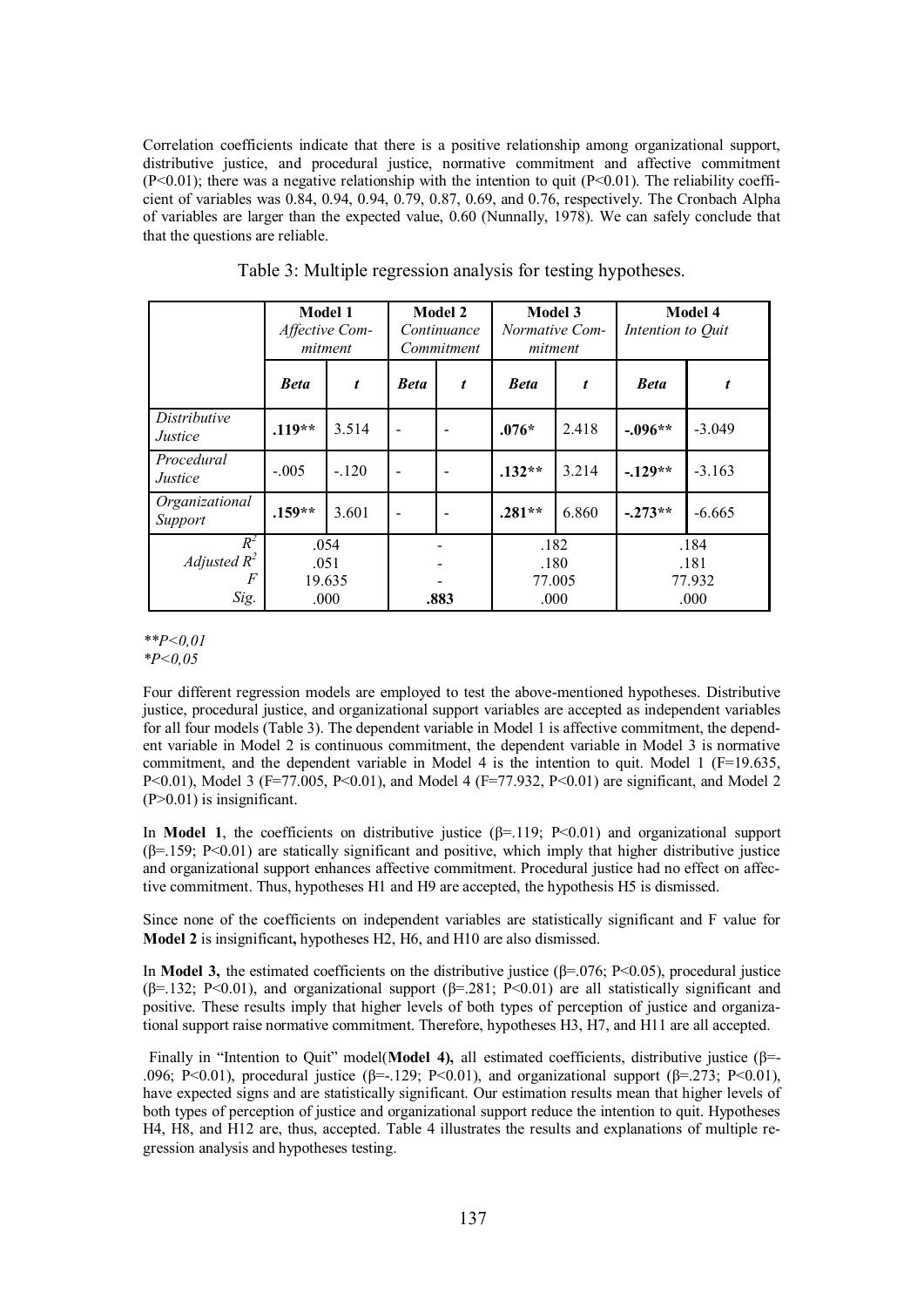| $H_1$ : Distributive justice perception has a positive effect on affective commitment.       | Accept     |
|----------------------------------------------------------------------------------------------|------------|
| $H_2$ : Distributive justice perception has a positive effect on continuous commitment.      | Not Accept |
| $H_3$ : Distributive justice perception has a positive effect on normative commitment.       | Accept     |
| $H_4$ : Distributive justice perception has a negative effect on intention to quit.          | Accept     |
| $H5$ : Procedural justice perception has a positive effect on affective commitment.          | Not Accept |
| $H_6$ : Procedural justice perception has a positive effect on continuous commitment.        | Not Accept |
| $H_7$ : Procedural justice perception has a positive effect on normative commitment.         | Accept     |
| $H_s$ : Procedural justice perception has a negative effect on intention to quit.            | Accept     |
| $H9$ : Organizational support perception has a positive effect on affective commitment.      | Accept     |
| $H_{10}$ : Organizational support perception has a positive effect on continuous commitment. | Not Accept |
| $H_{II}$ : Organizational support perception has a positive effect on normative commitment.  | Accept     |
| $H_{12}$ : Organizational support perception has a negative effect on intention to quit.     | Accept     |

#### **Tablo 4: The results of hypotheses**

## **CONCLUSIONS and RECOMMENDATIONS**

Our study mainly investigates the relationship between Organizational Support Perception and Organizational Commitment, and the relationship between Organizational Support Perception and the Intention to Quit. It also considers those relationships including various sub-scales of these measures. Varimax rotation factor analysis set forth organizational support and intention to quit variables. While factor analysis helps us to separate organizational justice perception into distributive and procedural justice, organizational commitment is classified as affective, continuous, and normative commitment.

Numerous studies support results related to the regression models developed to test the hypotheses set forth. There are studies available that set forth the relationship between the justice perception of employees and their organizational commitment (Sweeney and McFarlin, 1997; Folger and Konovsky, 1989; Lam et al., 2002; Barling and Phillips, 1992; Masterson et al. 2000), and the effect the concept of justice with its dimensions has on the intention to quit (Sweeney and McFarlin, 1997; Harris et al., 2007; Colquitt et al., 2001; Hopkins and Weathington, 2006; Olkkonen and Lipponen, 2006).

The study shows that organizational support has negative effect on intention to quit. These results were supported by those of previous studies done by other researchers (Cropanzona and all (1997), Eisenberger et al (2002), Allen et al (2003) ve Hui and al (2007)).

As research results show that organizational support has positive effect on organizational commitment. This result were supported by Allen et all (2003), Rhoades, Eisenberger, and Armeli (2001) and Pack et al. (2007).

Our estimation results listed above are mainly consistent with the literature reviewed earlier. Our results indicate that while academic personnel with both high levels of distributive justice perception and procedural justice perception are likely to have more affective commitment and normative commitment and less intention to quit, distributive justice perception of academicians has no effect on continuous commitment.

We also find very similar results for the effect of organizational support perception of academicians on the affective commitment, normative commitment, continuous commitment, and intention to quit. It is important to note that one of the most striking conclusions of this study is that the Organizational Support Perception and the Organizational Justice Perception of academicians have no effect on their continuous commitment in Turkish state universities.

Overall, by investigating the effect organizational support and justice perception on the commitment and quittal intention of employees with all sub-variables, our study have a potential to guide related studies to be conducted on similar subjects. Moreover, the fact that the rate of participation in this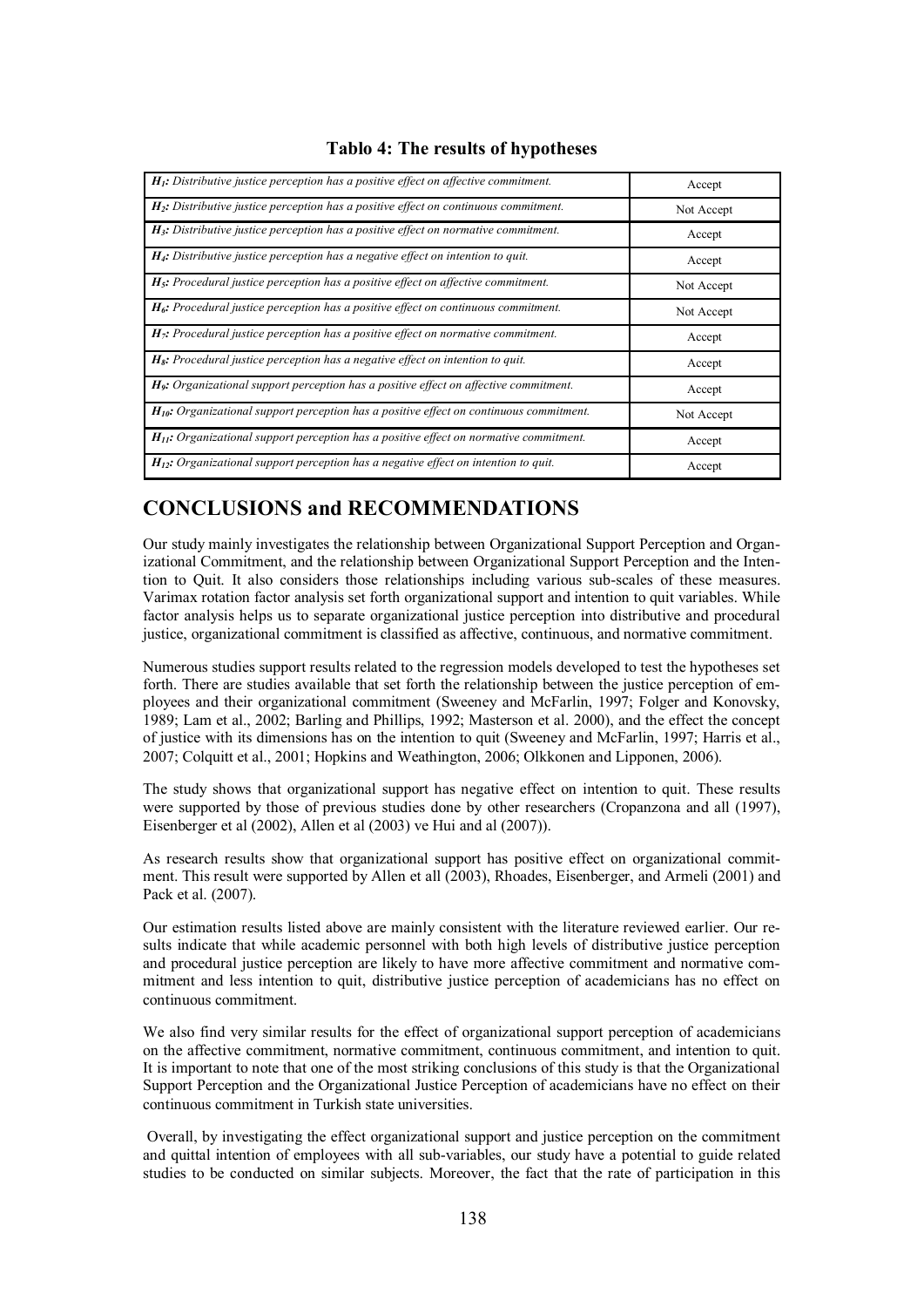study is quite high makes our results more reliable and accurate and also renders it more beneficial for researchers will-be conducting similar studies.

Note that, however, our study has some limitations, too. Firstly, our sample is restricted to the employees of state universities. Future line of research can be extended by adding the employees of private universities to the sample. Secondly, this study can be performed within the different regions. Thirdly, a number of other related variables such as organizational identification, occupational commitment, organizational citizenship, job satisfaction and organizational stress could be added to the study for future research.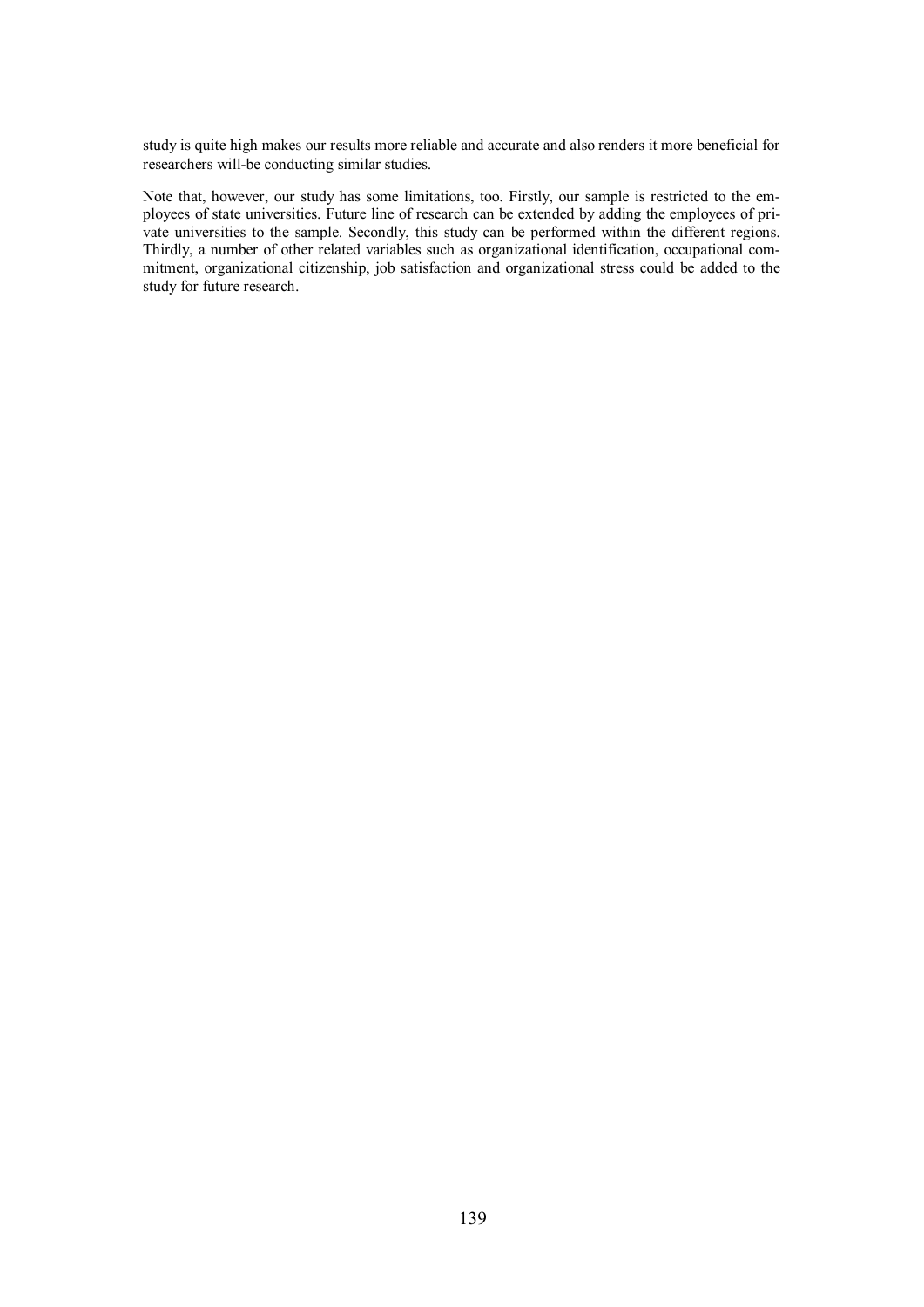#### **REFERENCES**

Alexander, S., and Ruderman, M. (1987). "The Role of Procedural and Distributive Justice in Organizational Behavior". *Social Justice Research*, Vol. 1, No. 2 177–198.

Allen, D., Shore, L. M., ve Griffeth, R. W. (2003), "The role of Perceived Organizational Support and Supportive Human Resource Practices in the Turnover Process" , *Journal of Management,* 29(1), Pp. 99-118.

Altıntaş, Çınar Füsun (2006) , "Bireysel Değerlerin Örgütsel Adalet Ve Sonuçları İlişkisinde Yönlendirici Etkisi: Akademik Personel Üzerinde Bir Analiz", *İşletme Fakültesi Dergisi*, Cilt 7, Sayı 2, 2006, s.19-40.

Aquino D. G. And Hom, P. W. (1997), "Integrating Justice Constructs into the Turnover Process: A Test of Referent Cognitions Model", *Academy of Management Journal*, Vol. 40, No.5, p. 1208-1227.

Barling, J., and Phillips, M., (1992). "Interactional, Formal, and Distributive Justice in the Workplace: An Exploratory Study", The Journal of Psychology, Vol. 127, No. 6, Pp. 649-656.

Bluedorn, A.C., (1982), "A unified model of turnover from organizations", Human Relations, 35, Pp.135–153

Calder, B.J., PhilipS, L.W. and Tybout, A.M. (1981). "Designing Research for Application". *Journal of Consumer Research*, Vol. 8, 197–207.

Calder, B.J., PhilipS, L.W. ve Tybout, A.M. (1981). Designing Research for Application. Journal of Consumer Research, Vol. 8, 197–207.

Cammann, C., Fichman, M., Jenkins, D. and Klesh, J., (1979). "The Michigan Organizational Assessment Questionnaire", Uupublished Manuscript, University of Michigan, Ann Arbor Michigan, Pp. 1- 46.

Christopher, O., (1994), "The Effects of Exchange Ideology on the Relationship Between Perceived Organizational Support and Job Performance" , *Journal of Social Psychology,* 134(3), pp. 407-408.

Colquitt, J.A., Conlon, D.E., Wesson, M.J., Porter, C.O.L.H., and Yee NG, K., (2001). "Justice at the Millennium: A Meta-Analytic Review of 25 Years of Organizational Justice Research", Journal of Applied Psychology, 86(3), Pp. 425-445.

Corbitt, B.J., Thanasankit, T. and Han, Y. (2003). "Trust and E-Commerce: A Study of Consumer Perceptions". *Electronic Commerce Research and Applications*, Vol. 2, No.3, 203–215.

Cropanzano*,* R., and Greenberg, J. (1997), "Progress in organizational justice: Tunneling through the maza". In C.L.Cooper& I.T.Robertson (Eds), *International Review of Organizational Psychology,* 12, 317-371.

Cropanzano, Russell; John C., Howes; Alicia A. Grandey and Paul TOTH; (1997), .The Relationship of Organizational Politics and Support to Work Behaviors, Attitudes, and Stress., Journal of organizational Behavior, (18)2, Pp. 159-180.

Demircan, Nigar (2003), Örgütsel Güvenin Bir Ara Değişken Olarak Örgütsel Bağlılık Üzerindeki Etkisi: Eğitim Sektöründe Bir Uygulama, Yayımlanmamış Doktora Tezi, Gebze Yüksek Teknoloji Enstitüsü, Sosyal Bilimler Enstitüsü, Gebze.

DeConinck, B. J. & Stilwell, C.D. (2004). Incorporating Organizational Justice, Role States, Pay Satisfaction and Supervisor Satisfaction in A Model of Turnover Intentions. Journal of Business Research, 57, 225–231.

Eisenberger, R., Huntington R., Hutchison S. and Sowa, D. (1986). "Perceived Organizational Support". Journal of Applied Psychology, 7:500–507.

Eisenberger, Robert., Peter Fasola and Valerie Davis- LaMastro, (1990), "Perceived Organizational Support And Employee Diligene, Commitment, and Innovation",*Journal of Applied Psychology*, Vol. 75, (1), Pp.51-59.

Eisenberger, R., Stinglhamber, F., Vandenberghe, C., Sucharski, I.L. and Rhoades, L. (2002). Perceived Supervisor Support: Contributions to Perceived Organizational Support and Employee Retention. Journal of Applied Psychology, 87(3), 565-573.

Eisenberger R (2002). "Perceived Supervisor Support: Contribution to Perceived Organizational Sup-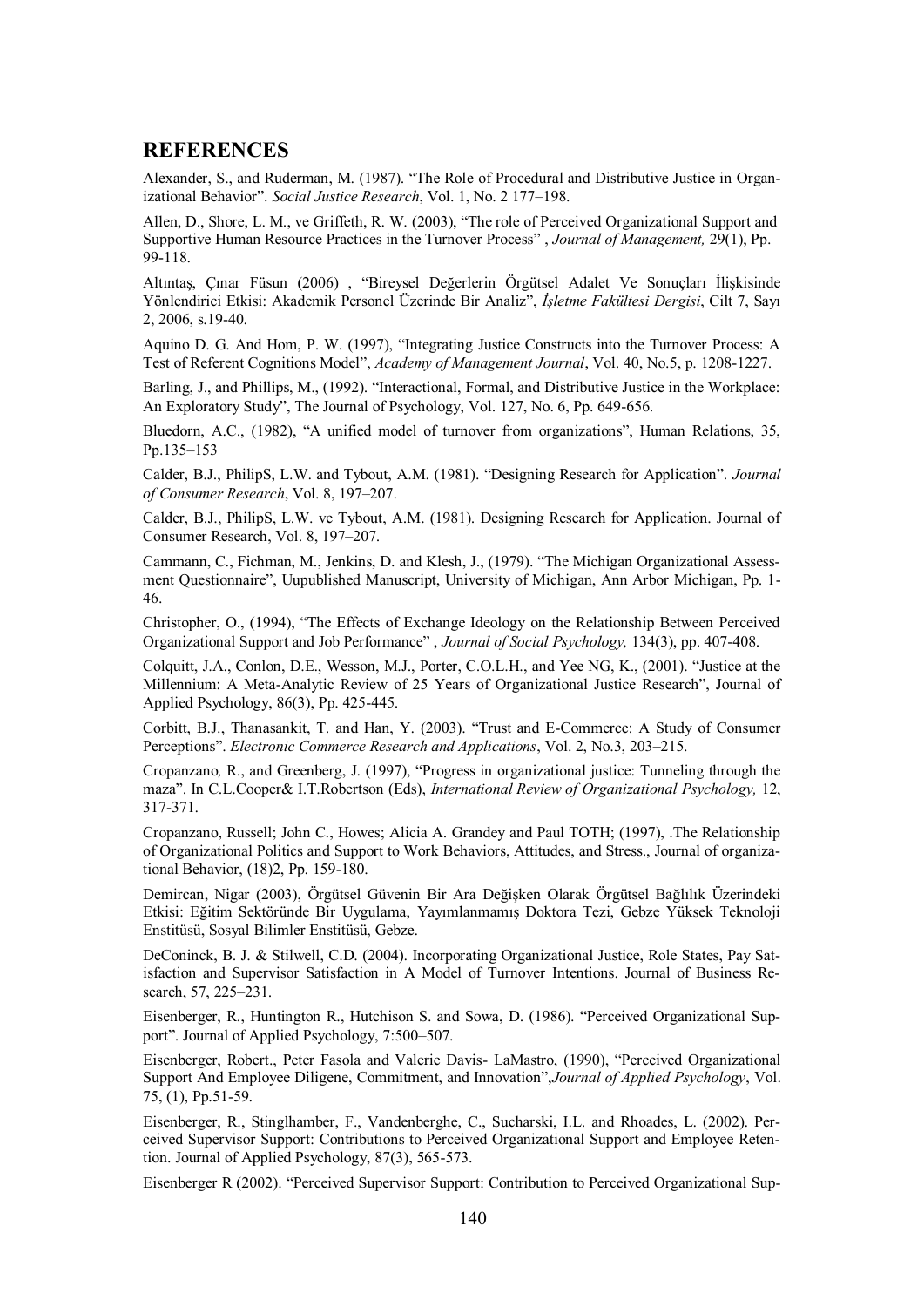port and Employee Retention", Journal of Applied Psychology. 87(3): 565-573.

Elovainio, M., Kivimaki, M., Vahtera, J., Virtanen, M., and Keltikangas- Jarvinen, L., (2003). "Personality as a moderator in the relations between perceptions of organizational justice and sickness absence", *Journal of Vocational Behavior*, Vol. 63, Pp. 379-395.

Folger, R., and Konovsky, M.A., (1989). "Effects of Procedural and Distributive Justice on Reactions to Pay Raise Decisions", Academy of Management Journal, Mar 1989, 32, 1, Pp. 115-130.

Grandey, J., (1997), "The relationship of organizational politics and support to work behaviors, attitudes, and stres" , *Journal of Organizational Behavior,* 18(2), pp. 159-180.

Greenberg, Jerald (1990), "Organizational Justice: Yesterday, Today, and Tomorrow", *Journal of Management***,** Vol. 16, No. 2, Pp. 399-432.

Harris, K. J., Andrews, M. C., and Kacmar, K. M., (2007). "The Moderating Effects of Justice on the Relationship Between Organizational Politics and Workplace Attitudes", Journal of Business and Psychology, Vol. 22, Pp. 135–144.

Hom, Peter and Grifeth, R.W. (1991). "Structural Equations Modeling Test of a Turnover Theory: Cross-Sectional and Longitudinal Analyses". *Journal of Applied Psychology*, 76, 350-366.

Hopkins, S. M., and Weathington, B. L., (2006). "The Relationship Between Justice Perceptions, Trust, and Employee Attitudes in Downsized Organization", The Journal of Psychology, Vol. 140, No. 5, Pp. 477-498.

Hubbell, A. P., and Chory-Assad, R. M., (2005). "Motivating Factors: Perceptions of Justice and Their Relationship with Managerial and Organizational Trust", *Communication Studies*, Vol. 56, No. 1, Pp. 47-70.

Hui, C., Wong A. ve Tjosvold D. (2007). "Turnover Intention and Performance in China: The Role of Positive Affectivity, Chinese Values, Perceived Organizational Support and Constructive Controversy". *Journal of Occupational and Organizational Psychology*, 80, 735–751.

Konovsky, M. A. and Cropanzano, R. (1991). "Perceived Fairness of Employee Drug Testing as a Predictor of Employee Attitudes and Job Performance". *Journal of Applied Psychology*, Vol. 76 (5), 698–707.

Kwon, K., Bar, J., & Lawler, J. J. (2010). High commitment HR practices and top performers: Impact on organizational commitment. Management International Review, 50, 57\_80.

Lipponen, J., Olkkonen, M.E. and Myyry, L. (2004). "Personal Value Orientation as a Moderator in the Relationships Between Perceived Organizational Justice and its Hypothesized Consequences". *Social Justice Research,* Vol.17 (3), 275–292.

Lam, S.S.K., Schaubroeck, J., and Aryee, S., (2002). "Relationship between organizational justice and employee work outcomes: a cross-national study", Journal of Organizational Behavior, 23, Pp. 1-18.

Loi, R., Hang-Yue, N. and Foley, S. (2006). "Linking Employees' Justice Perceptions To Organizational Commitment and Intention to Leave: The Mediating Role of Perceived Organizational Support". *Journal of Occupational and Organizational Psychology* 79, 101–120.

Martin, Christopher L. and Bennett, Nathan (1996). "The Role of Justice Judgments in Explaining The Relationship Between Job Satisfaction and Organizational Commitment", *Group & Organization Management,* Vol. 21, No. 1.

Masterson, S. S., Lewis, K., Goldman, B. M., and Taylor, M. S., (2000). "Integrating justice and social exchange: The differing effects of fair procedures and treatment on work relationships", Academy of Management Journal, Vol. 43, No. 4, Pp. 738-748.

Meyer J.P., Allen, N.J. (1997), Commitment In Workplace, Theory, Research and Application, London, Sage Publications.

Moorman, Robert H., Gerald L. Blakely and Brian P. Niehoff., (1998). "Does Perceived Organizational Support Mediate The Relationship Between Procedural Justice And Organizational Citizenship Behavior?", *Academy of Management Journal*, Vol. 41 (3), Pp.351-357.

Niehoff, B. P. and Moorman, R. H. (1993): "Justice as a Mediator of The Relationships Between Methods of Monitoring and Organizational Citizenship Behavior", Academy of Management Journal,